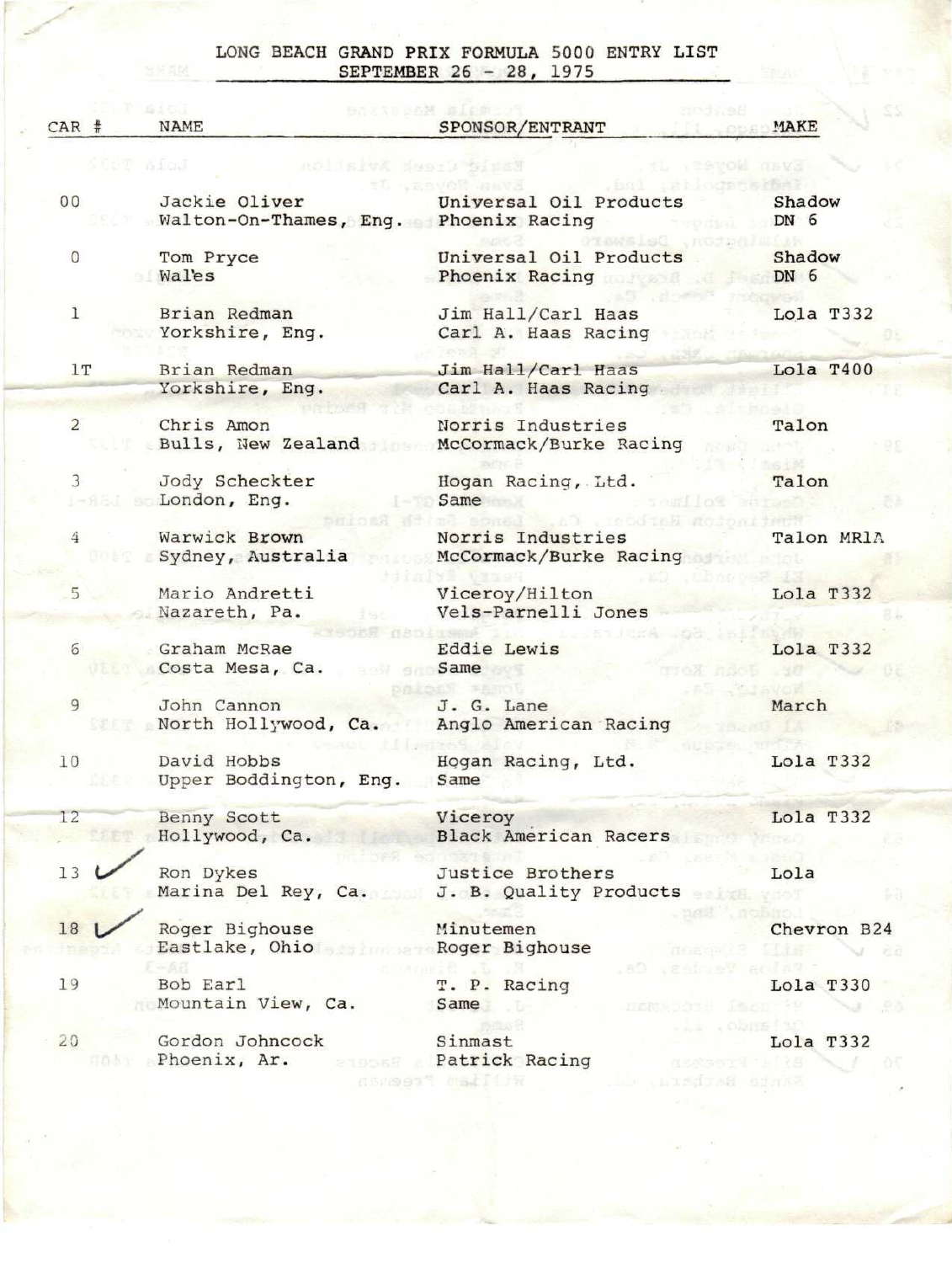| $CAR$ # | NAME                                                         | SPONSOR/ENTRANT                                                                                              | MAKE                     |
|---------|--------------------------------------------------------------|--------------------------------------------------------------------------------------------------------------|--------------------------|
| 22      | John Benton<br>Chicago, Ill.                                 | Formula Magazine<br>Same<br>94                                                                               | Lola T332                |
| 24      | Evan Noyes, Jr.<br>Indianapolis, Ind.                        | Eagle Creek Aviation<br>Evan Noyes, Jr.<br>Jackie Disc                                                       | Lola T332                |
| 25      | Brett Lunger<br>RAIGHN<br>Wilmington, Delaware               | Chris Oates, Ltd. Lola T332<br>Same<br>Uniters<br>m. satytek m: T                                            |                          |
| 26      | Michael D. Brayton<br>Newport Beach, Ca.                     | Ill-Eagle<br>Same<br><b>Janjail</b>                                                                          | Eagle                    |
| 30      | Skeeter McKitterick AME Aero<br>Sherman Oaks, Ca.            | Rettbel<br><b>Chevron</b><br>AME Racing                                                                      | HLIME<br>B24/28          |
| 33      | Elliott Forbes-Robinson Evel Knievel<br>Glendale, Ca.        | Francisco Mir Racing<br><b>HOMA BATED</b>                                                                    | Lola T332                |
| 39      | Miami, Fl.                                                   | John Gunn anison says Racing Consultants & Well & Lola T332<br>Same<br><b>Individual</b><br><b>MAGNOL</b>    | VOOL                     |
| 45      | George Follmer<br>Huntington Harbour, Ca. Lance Smith Racing | Kendall GT-1<br>WAINICK STOWN                                                                                | . De Lance LSR-1         |
| 46      | John Morton Norton<br>El Segundo, Ca.                        | Krinitt Racing Enterprises Lola T400<br>Perry Krinitt<br>JisibnA cilsi                                       |                          |
| 48      | Vern Schuppan<br>Whyalla, So. Australia                      | Eagle<br>Jorgensen Steel<br>All American Racers<br>BOZON MONACO -                                            |                          |
| 50      | Dr. John Korn<br>Novato, Ca.                                 | Pyott-Boone West, Ltd. Lola T330<br>Jomar Racing                                                             |                          |
| 51      | Al Unser<br>Albuquerque, N.M.<br>Rogan Racinq, Ltd.          | $\mu$ onma $\mathbb{S}$<br>prices naoir Viceroy/Hilton . boow files a Lola T332<br>Vels Parnelli Jones       | Bivad                    |
| 55      | Bill Baker<br>Pismo Beach, Ca.<br><b>SIG</b>                 | addon<br>Barbara Baker Lola T332<br>Same                                                                     | - 94                     |
| 63      | Costa Mesa, Ca.                                              | Danny Ongais South Mass Interscope/Bell Electric Cola T332<br>Interscope Racing                              |                          |
| 64      | e Brothers<br>Tony Brise adouters<br>London, Eng.            | hon Dytes<br>Theodore Racing 198 198 Lola T332<br>Same                                                       |                          |
| 65      | Palos Verdes, Ca.                                            | <b>Temes Daily</b><br>sasonpie rapos<br>Bill Simpson Der Wienerschnitzel MO Berta Argentina<br>E. J. Simpson | $BA-3$                   |
| 69      | Michael Brockman<br>Orlando, Fl.                             | J. Levitt<br>.so , would give ralon<br>Same                                                                  | Bob Earl<br>犯定           |
| 70      | Bill Freeman California Racers<br>Santa Barbara, Ca.         | Sinmast<br>Reproces Jeruscock<br>William Freeman                                                             | <b>EXAMPLE LOLA T400</b> |